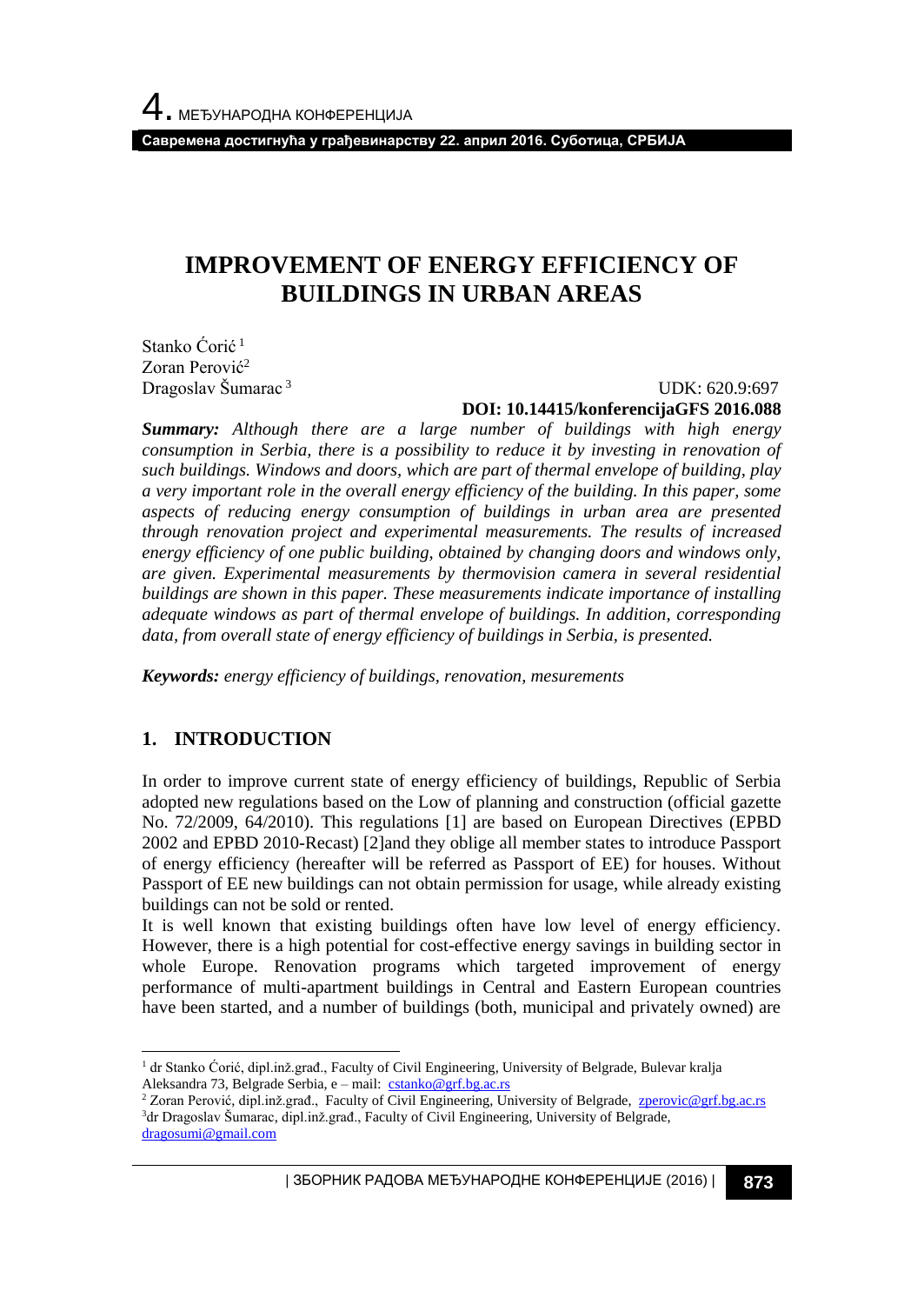# $4<sup>th</sup>$ INTERNATIONAL CONFERENCE

#### **Contemporary achievements in civil engineering 22. April 2016. Subotica, SERBIA**

retrofitted already. Resulting savings in heating energy consumption mainly range from 30 to 50% [3]. Unfortunately, in Serbia such programs are still at an early stage.

In this study it is shown that considerable savings can be achieved if the buildings are properly repaired according to the principles of energy efficiency. In order to realize renovation projects on a larger scale in Serbia, there are numerous conditions that need to be fulfilled such as: developing measures and tools triggering an improvement of the construction quality in renovation projects in countries; developing coherent decision making and business models reflecting regulatory, economic, social and technological aspects in energy efficient renovation of multi-apartment buildings, etc. [3].

### **2. STATE OF ENERGY EFFICIENCY OF BUILDINGS IN SERBIA**

Reducing energy consumption and eliminating energy wasting should be among the main goals of our and other European countries. In developed countries, the global contribution to the energy consumption of buildings, both residential and commercial, is between 20% and 40%. According to official data [4] in Republic of Serbia energy consumption in buildings is 38%, while in industry and traffic is 34% and 28% respectively. According to these data, it is clear that buildings sector provides significant opportunities for energy savings. As an illustration of this fact, some of the data obtained in performed research [5], [6] are presented. It was found that heating accounts for 61% of energy consumption are for buildings. Therefore, most energy saving potential is associated with increased use of thermal insulation, which should reduce heat losses. Data gathered from the mentioned analyzes shows that in residential sector, most of the building stock is over 30 years old. The average heat consumption in buildings in our country is about  $160 \text{ kWh/m}^2$ , which is much higher when compared to corresponding values in European Union countries which are 70-130 kWh/m<sup>2</sup>. This indicates that there is opportunity for a substantial energy efficiency improvement of building stock in Republic of Serbia. Also, recently implemented projects for improvement of energy efficiency of public buildings, mainly schools and hospitals, indicate that potential savings are in the order of 30%- 40% with attractive payback periods [7].



*Figure 1: Specific energy consumption for different building types (summarized)*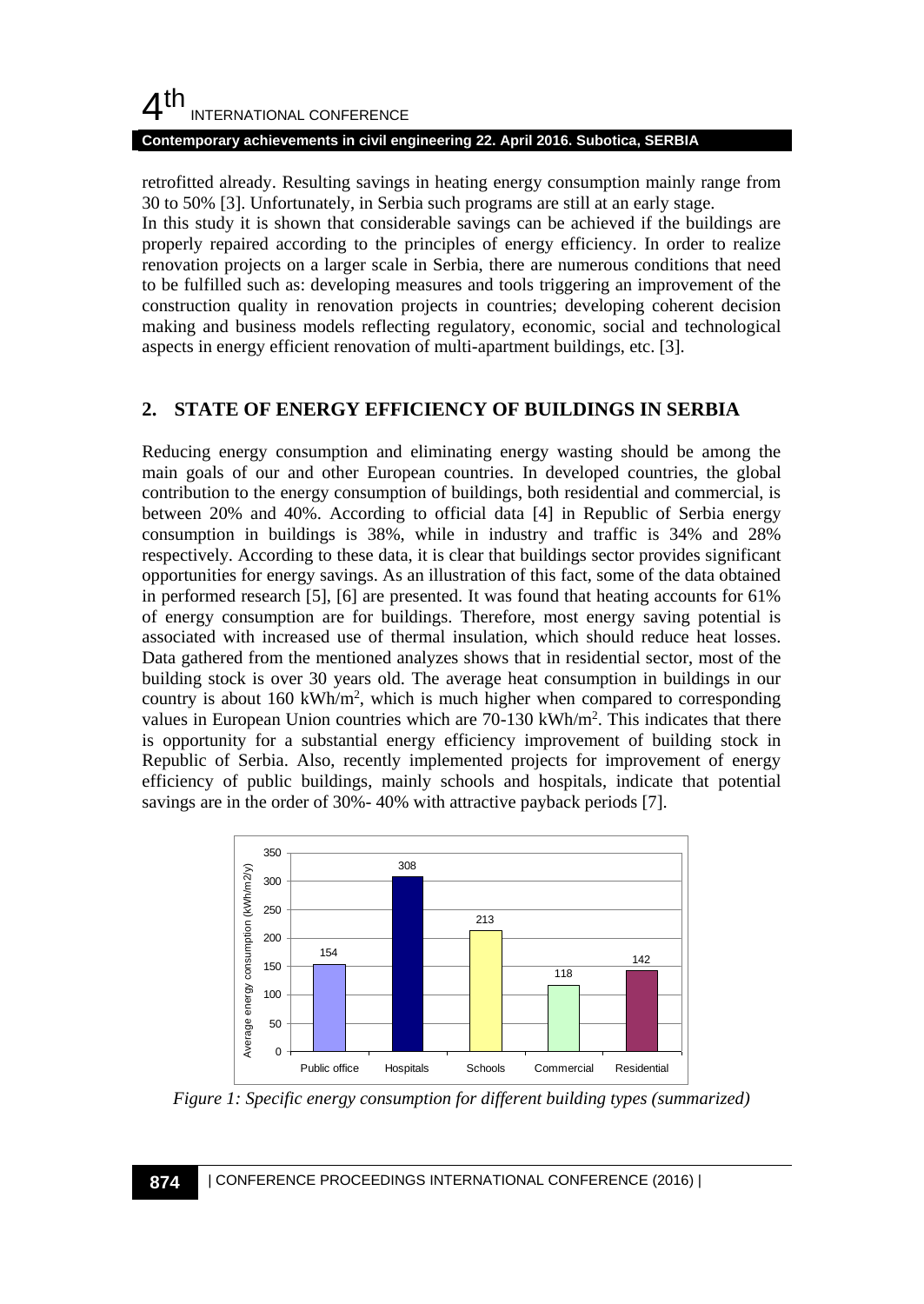# 4. МЕЂУНАРОДНА КОНФЕРЕНЦИЈА **Савремена достигнућа у грађевинарству 22. април 2016. Суботица, СРБИЈА**

Figure 1 shows consolidated data for specific energy consumption for different building types. It can be seen that energy consumption in both public and residential buildings is very high. Calculation methodology of energy saving potential and assessment of needed investments can be found in [5], [6], [8]. In this paper only the average annual energy savings in kWh/m2/y are given, and energy savings as a percentage of the actual energy consumption (Figure 2). It can be concluded that greater potential for energy savings is observed in public buildings when compared to the residential buildings.



*Figure 2: Average energy savings per building sector (summarized)*

# **3. REDUCTION OF ENERGY CONSUMPTION AND POTENTIAL SAVINGS**

Considerable reduction of energy consumption of buildings in urban area can be achieved by reconstruction of their thermal envelope. Results of renovation project of one public building (Figure 3) are presented in this analysis. Retrofitting of the building included replacement windows and external doors. Corresponding cost analysis and conclusions are given.



*Figure 3: The Façade and the basis of third floor of the analyzed public building*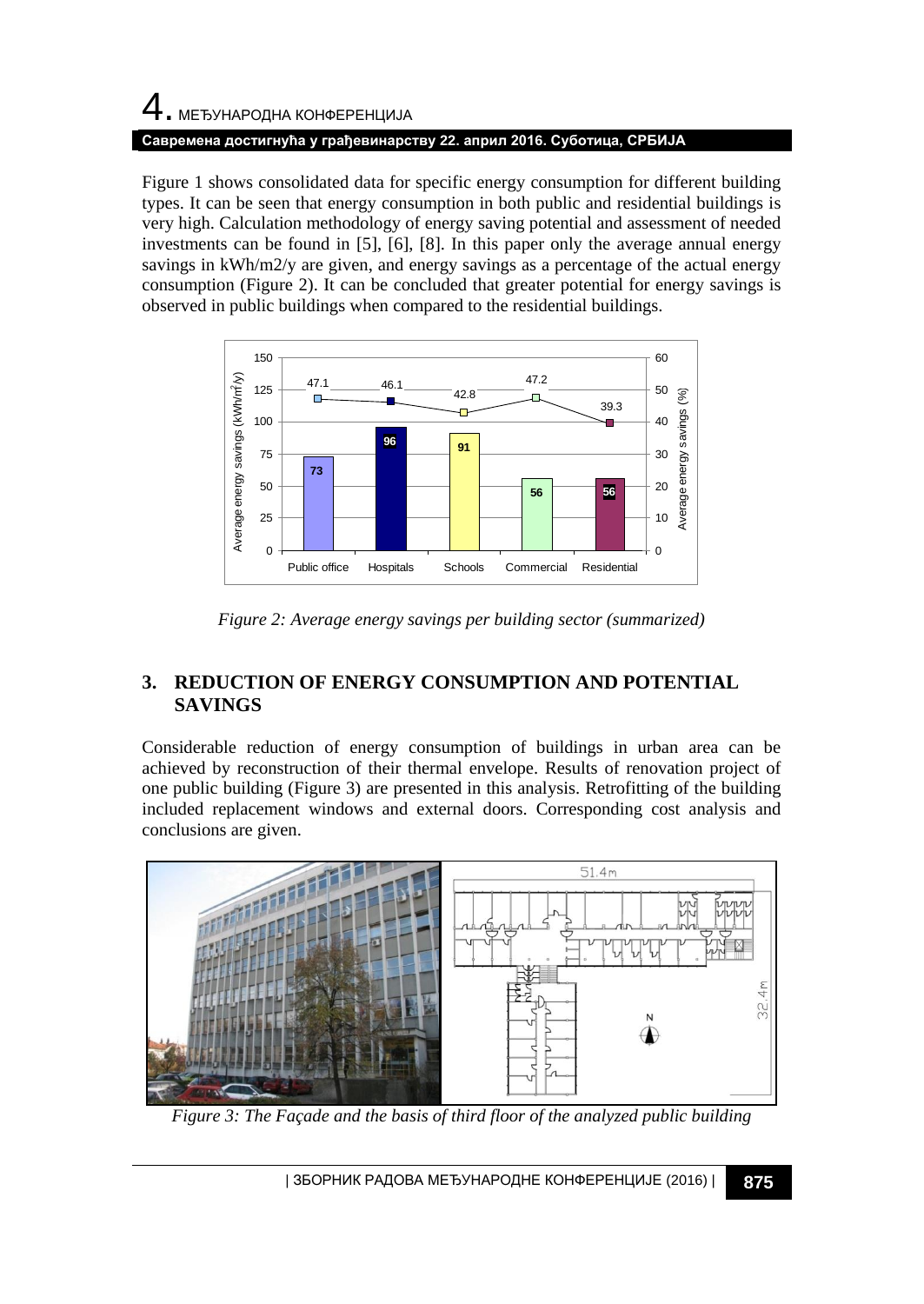## $4<sup>th</sup>$ INTERNATIONAL CONFERENCE

#### **Contemporary achievements in civil engineering 22. April 2016. Subotica, SERBIA**

Deterioration of windows causes higher energy consumption (and higher bills) and also represent threat to safety of people. That is the reason why it was necessary to make the main project of replacing the existing windows on the façades of the Institute of Public Health of Vojvodina in Novi Sad. The project included replacing of existing windows, entrance portals and skylights with plastic-aluminum windows. The project also predicted treatment of damage caused by such replacements and also other work. It was concluded that there are 320 of elements that needs replacement and cost represented by different phases of project is presented in Table 1.

Based on the project of renovation, corresponding analysis of energy savings is presented, where calculation is based on the current energy efficiency regulations. Since only one part of thermal layer (windows and doors) is changed, difference in energy needed for heating in old and new (renovated) thermal layer is presented. That difference reflects in both energy losses and energy gains caused by installing new elements in thermal layer. In this calculation, it is adopted that all considered elements are part of thermal layer.

| 1. | Preparation work and dismantling                 |        | 666.712,04    |  |  |
|----|--------------------------------------------------|--------|---------------|--|--|
| 2. | Procurement                                      |        |               |  |  |
|    | and installation of new windows and doors        |        | 18.872.742,28 |  |  |
| 3. | Repairs after installation                       |        | 1.538.674,91  |  |  |
| 4. | Procurement                                      |        |               |  |  |
|    | and installation of drip benches                 |        | 1.167.683,00  |  |  |
| 5. | Dismantling and installation of air conditioners |        | 356.250,00    |  |  |
|    |                                                  | Total: | 22.602.062,23 |  |  |
|    |                                                  | Taxes: | 4.068.371,20  |  |  |
|    |                                                  | Sum:   | 26.670.433,43 |  |  |

|  |  |  |  | Table 1. Estimation of renovation works cost (rsd) |  |  |  |
|--|--|--|--|----------------------------------------------------|--|--|--|
|--|--|--|--|----------------------------------------------------|--|--|--|

Based on the dimensions of new and old elements, calculation is performed according to following expressions:

$$
Q_{H,nd}^{dif} = Q_{H,ht}^{dif} - \eta_{H,gn} \cdot Q_{H,gn}^{dif} \quad \text{[kWh/a]} \tag{1}
$$

where  $Q^{dif}$ <sub>*H,nd*</sub> is difference in annual energy needed for heating before and after the renovation. Since renovation consisted of changing of doors and windows only, in expression **(1)** are taken into account only members that relate to those elements of thermal envelope.

 $Q^{dif}$ <sub>*H,ht*</sub> is calculated as corresponding difference in annual needed energy for compensation of energy loss that account both transmission and volume losses.  $Q^{df}$ <sub>*H,gn*</sub> is also difference, but in heat gains, that for corresponding calculation included only solar gains. Quantities of energy before and after renovation are calculated according to the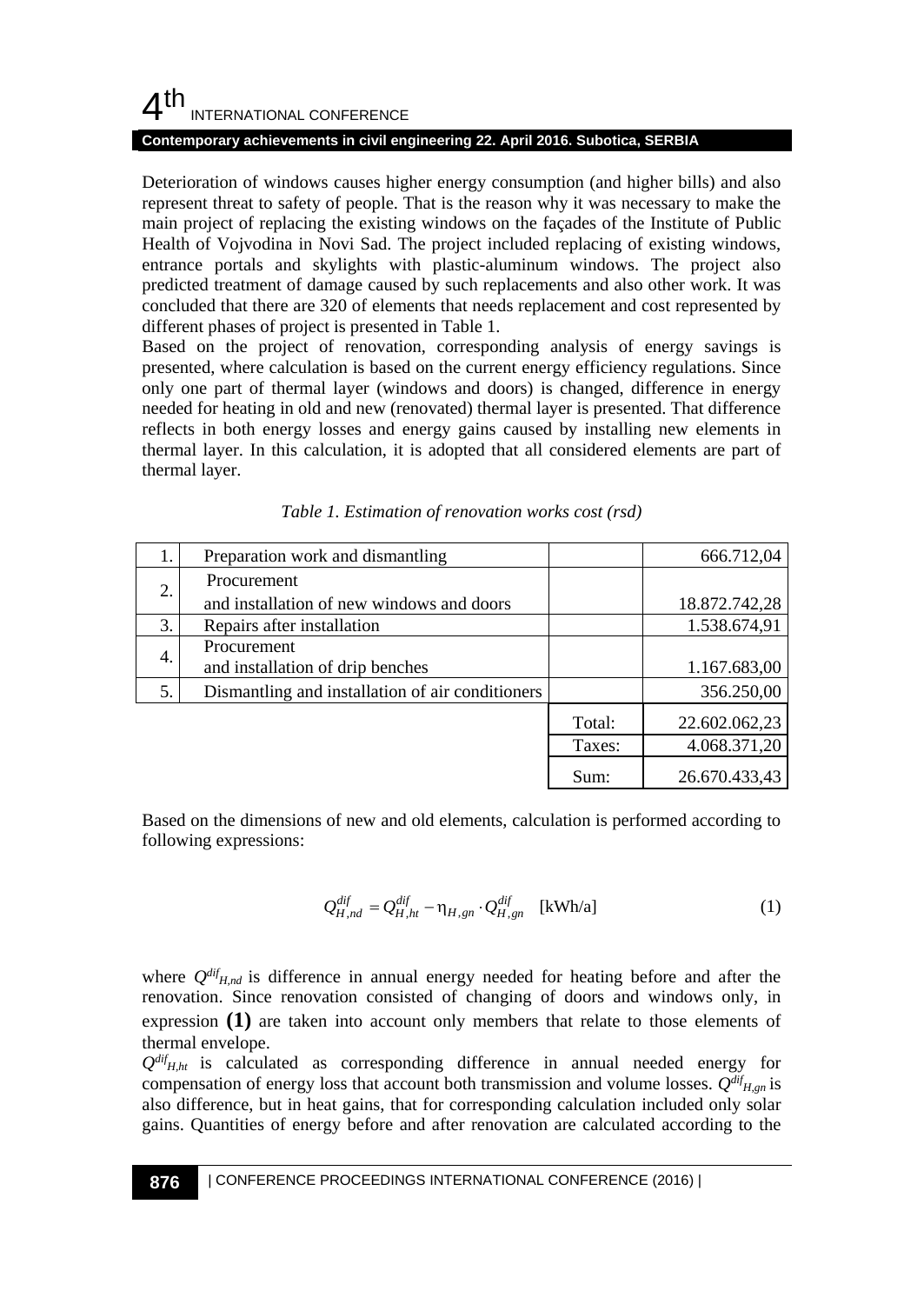#### 4. МЕЂУНАРОДНА КОНФЕРЕНЦИЈА

#### **Савремена достигнућа у грађевинарству 22. април 2016. Суботица, СРБИЈА**

same expressions, but for different values of coefficients for old and new elements according to current EE regulation in Serbia.

$$
Q_{H,ht} = (H_{TS} + H_V) \cdot HDD \cdot 24 \cdot 10^{-3}
$$
 [kWh/a] (2)

$$
Q_{H,gn} = Q_{sol} = F_{sh} \cdot A_{sol} \cdot I_{sol} \cdot \tau_{sol} \quad \text{[kWh/a]} \tag{3}
$$

Difference in annual energy needed for heating obtained by measures of renovation according to performed calculation is 250275 kWh. Repayment period for renovation cost depends on market price of kWh, and it is presented in Figure 4.



*Figure 4: Estimates based on performed calculation: (a) Repayment period vs price of kWh; (b) Energy savings per month annually.*

Since calculation of reduction of energy consumption in public building is based on regulations, it can be said that determined savings are only estimate. It is clear that for more realistic analysis correlation with experimental measurements are needed.

### **4. EXPERIMENTAL MEASUREMENTS AND OBSERVATIONS**

Use of thermovision camera has an important role in the assessment of energy losses in residential and public buildings. Heat losses and temperature variations of the building envelope can be detected using the obtained images. Detecting and correcting identified irregularities can greatly improve the energy efficiency of the building.

In order to emphasize importance of quality exterior windows and doors, the results of such research [9] are presented. The aim of this project [9] was to determine potential energy savings that can be obtained by retrofitting and improvement of the thermal envelope of buildings in urban area. Some of the characteristic results of performed measurements are given in Figures 5 and 6.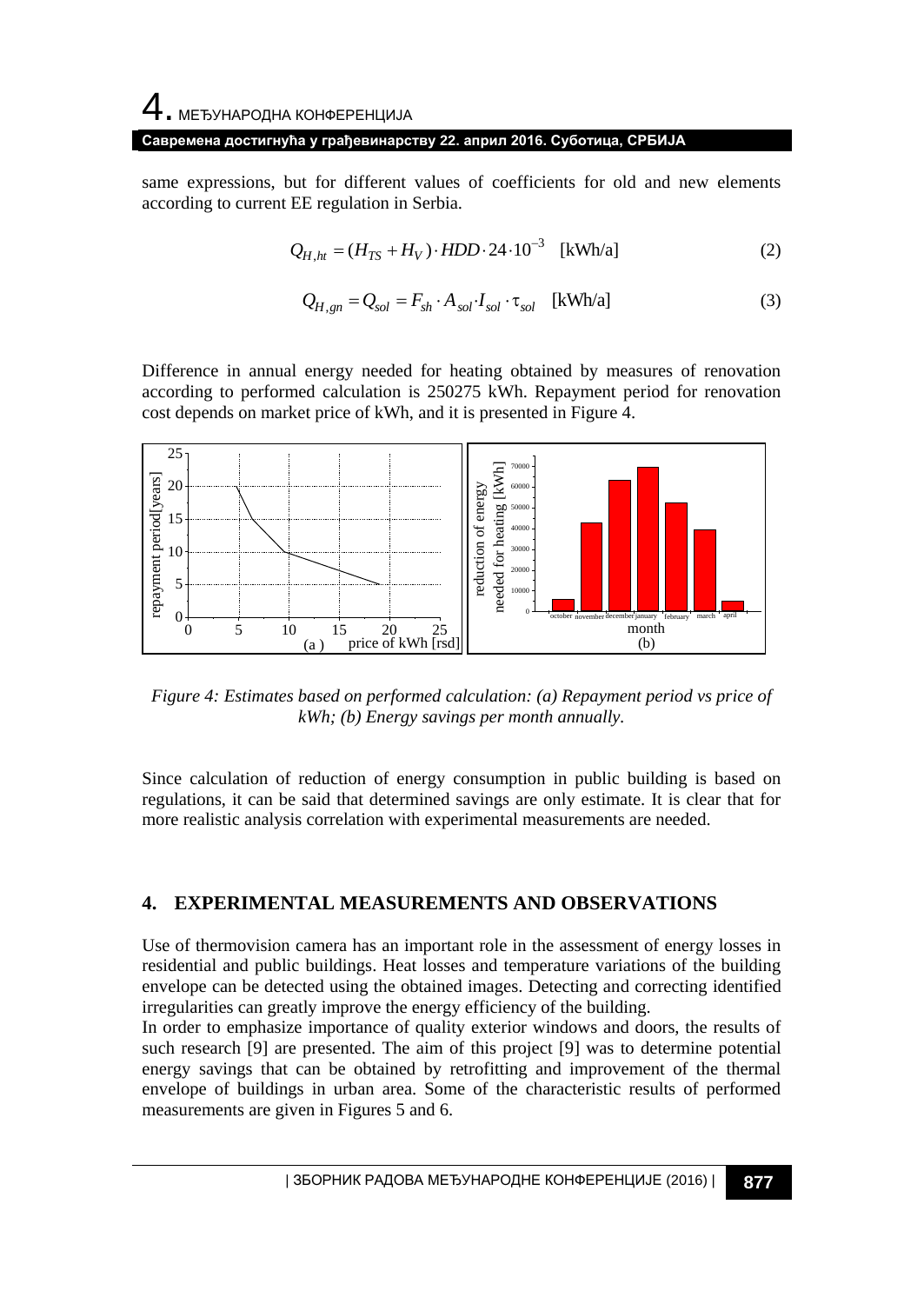

*Figure 5: Images obtained by thermovision camera on window of observed residential building: (a) old window, (b) new window*



*Figure 6: Images obtained by thermovision camera: (a)Ceiling above old window in observed building (b) Ceiling above new window in observed building*

In this particular experimental research, retrofitting included exchanging of old wooden windows with new PVC and also reconstruction of dormer which caused high ventilation loss. Reduced heat losses after renovation can be seen in Figure 6. Performed measurements showed increase of mean temperature on glass window of 3°C. Based on the results of measurements on this project, it was concluded that number of mean exchange of air decreased from 15.5 changes per hour to 0.5 changes per hour in reconstructed room.

Although measurements for improving thermal envelope can give good results theoretically, there are also practical problems in retrofitting, which results with different EE performance than projected. Also, by analyzing construction projects and the construction quality of the majority of residential buildings in the Serbia and regional countries, it was concluded [1] that situation is not satisfactory, even in the cases where project predicts proper insulation and other energy-efficiency related measures.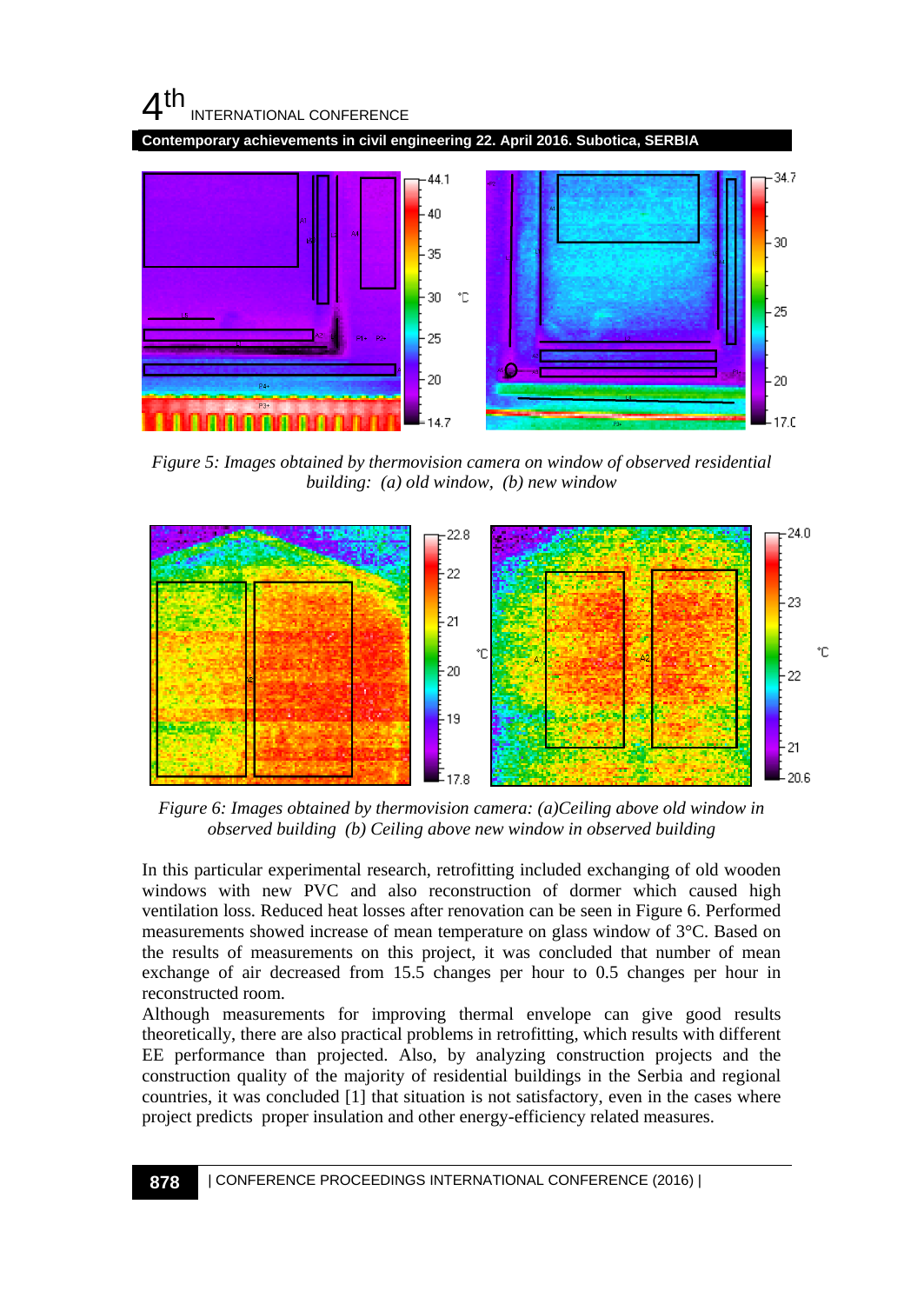# 4. МЕЂУНАРОДНА КОНФЕРЕНЦИЈА **Савремена достигнућа у грађевинарству 22. април 2016. Суботица, СРБИЈА**

That is why it is important to define and establish mechanisms for supervision and methodology for quality control (e.g., air tightness measurements, thermography, frequency of measurements, sequence of implementation) of performed construction work that effects the thermal envelope of building.

## **5 CONCLUSIONS**

In this paper, importance of partial renovation of thermal envelope is presented through calculation of decreased energy needed for heating and experimental observation on retrofitted objects. Both of these approaches indicated that installation of windows can significantly improve energy efficiency, and that this analysis can be especially important in attic.

State of energy efficiency in Serbia is presented and it is obvious that high energy consumption in buildings should be reduced. In existing buildings, renovation projects could substantially contribute to this cause.

In order to increase number of objects renovated with respect to energy efficiency, nontechnological barriers should be removed. Moreover, legal environment should potentiate projects of cost-benefit analysis for buildings in public and private sector by enabling conditions to finance deep renovation of buildings.

## **ACKNOWLEDGEMENT**

Authors are grateful for the financial support of the Ministry of education, science and technological development of the Republic of Serbia within the project III 42012.

## **REFERENCES**

- [1] Regulation on energy efficiency of buildings, Official Gazette RS, 61/**2011**
- [2] EPBD CA, Implementing the Energy Performance of Buildings Directive (EPBD), European Commission, Brussels, **2011**
- [3] Proposal for Call: H2020-EE-**2015**-3-Market Uptake, INTERENOVA Boosting a market for intelligent solutions in deep renovation of multi-apartment buildings
- [4] Ministry of Energy, Development and Environmental Protection of Republic of Serbia: "Energy Balance for **2010**"
- [5] M. Todorović, D. Šumarac, R. Galić:"Market Assessment Report, National Energy Efficiency Study for Serbia", World Bank Report, Belgrade, Serbia, August **2012**
- [6] M. Todorovic and D. Šumarac, "Survey of Potential Energy Savings in the Building Sector in Serbia and Needed Investments," in *16th Symposium on thermal science and engineering of Serbia*, **2013**, pp. 426–436.
- [7] Ministry of Energy, Development and Environmental Protection of Republic of Serbia: Data on Energy consumption for public sector, questionnaires for energy consumption, **2012**, Belgrade